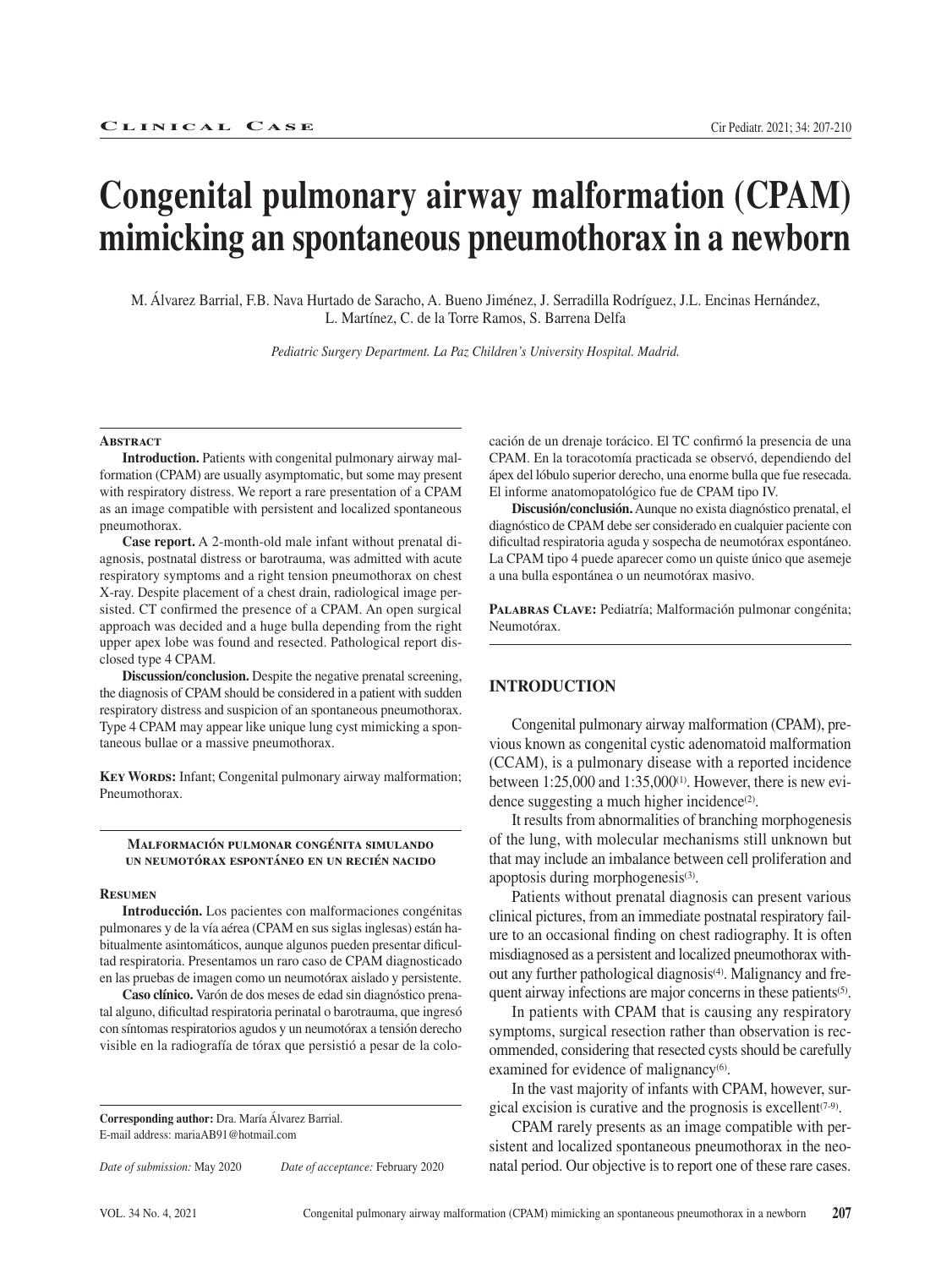

**Figure 1.** Right tension pneumothorax with associated mass effect of mediastinal shifting.



**Figure 2.** CT scan showing a single large septal bulla in upper-middle right lobe that could be related to congenital pulmonary airway malformation.

#### **CLINICAL REPORT**

A 2-month-old male infant was brought to our emergency department with acute respiratory symptoms and suspicion of a right tension pneumothorax on chest X-ray.

The patient was born to a 35-old woman G3/P2/A1 by spontaneous vaginal delivery at  $40 + 1$  weeks. His birth body weight was 3,375 g and prenatal ultrasonography and postnatal physical examinations showed no abnormalities. Apgar scores were 9 at 1 minute and 10 at 5 minutes. At 2 months of age he suddenly presented a respiratory failure. He was admitted to a secondary hospital, afebrile, with heart rate 160/min, blood pressure 77/54 mmHg, breathing rate 38/min, an oxygen saturation of 86% and a metabolic acidosis with a blood pH of 7.18 (lactic acid 8.8 mmol/L) requiring continuous positive airway pressure (CPAP) for management of acute respiratory failure.

After admission in Intensive Care Unit, a chest radiograph showed an image compatible with right tension pneumothorax (Fig. 1). It was drained by needle aspiration (about 40 ml air was removed), but radiological image of pneumothorax persisted with mediastinal shifting and subcutaneous emphysema. A chest tube drainage was then performed (6 Fr) under aspiration of -10 cmH2O. The chest tube leaked air constantly and, again, despite chest drain, radiological image did not resolve.

The patient was then transfer to our tertiary hospital with pediatric surgery. Suspecting a pulmonary malformation a CT scan was performed. It showed the correct position of chest tube and a single septal large bulla in the upper-middle right lobe that was related to a congenital pulmonary airway malformation (Fig. 2).

An open surgical approach was decided. The intraoperative findings consisted of a giant bulla in the right upper



**Figure 3.** Appearance of the surgical site: bulla 6 x 4 cm in size.

lobe (Fig. 3). As the rest of the right lobe showed a normal parenchyma, an atypical pulmonary resection was performed.

A gross histological examination showed a large bulla measuring 6 x 4 cm in size with thin walls compressing the normal pulmonary parenchyma (Fig. 4). Microscopically, a type 4 CPAM lesion composed of large cysts with thin walls and a flattened alveolar-type epithelial lining. There were few cuboidal and mesenchymal cells. There were no malignant proliferation or other immature tissues.

The post-surgical condition of the patient was uneventful, a subsequent chest radiography showed complete resolution of the original image. No more respiratory episodes were recorded during two years of follow-up.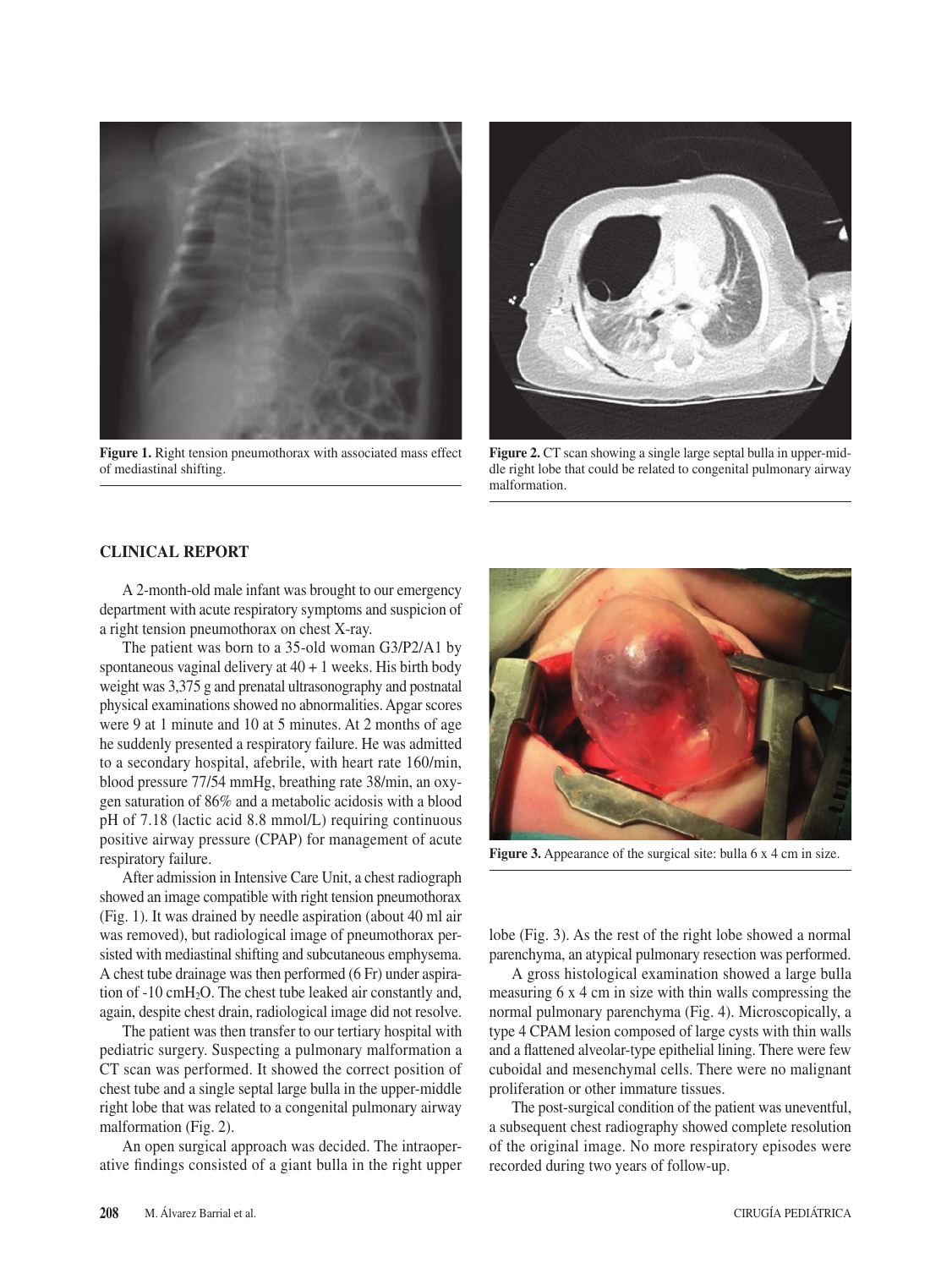

**Figure 4.** Macroscopic appearance of the specimen after resection.

## **DISCUSSION**

Congenital lung disease in children is rare with various clinical presentations. Pulmonary sequestration, congenital pulmonary airway malformation (CPAM), congenital lobar emphysema, and bronchogenic cysts are the four major congenital cystic lesions founds in the lungs(4).

CPAM is histopathologically characterized by the lack of normal alveoli and an excessive proliferation and cystic dilatation of terminal respiratory bronchioles with various types of epithelial lining $(10)$ .

The precise etiology is unknown. It may present as a non-hereditary lesion or arise in association with certain genetic syndromes. The family history should be explored in detail for cancers and cystic lesions that might suggest familial pleuropulmonary blastoma syndrome including renal cystic disease, small bowel polyps, childhood cancers or dysplasia and a history of spontaneous pneumothorax<sup>(11)</sup>. In present case, the patient is a healthy 2-month-old male infant without prenatal diagnosis or family history.

The accepted classification is the one described by an american military pathologist, J.T. Stocker, based on the size of the cyst noted in resected lung specimens and at autopsy. He initially described three subtypes in 1977 and later included two further subtypes in 2002 (types 0 and 4). The most common lesions are type  $1^{(12)}$ .

Type 4 CPAM lesions comprise 5 to 10 percent of CPAMs(13) are large peripheral thin-walled cysts, often an asymptomatic incidental finding or, as in the present case, as sudden respiratory distress from spontaneous pneumothorax(10). Type 4 lesions are histopathological similar to cystic pleuropulmonary blastoma and sometimes may result in misdiagnosis(14). Pathological report of our patient didn't show malignant cells, however it is important to emphasize that there should be a strong suspicion for malignancy in any infant presenting with pneumothorax and CPAM<sup>(3,15,16)</sup>.

Apart from a chest radiograph, symptomatic patients should be further evaluated with advanced thoracic imaging (CT or MRI) to further define the lesion and distinguish it from other developmental anomalies of the lung, as part of preoperative planning $(17)$ . In this case, despite placement of a chest drain, radiological image of right tension pneumothorax persisted. The sudden enlargement of the air cyst caused respiratory distress and changes similar to pneumothorax in the images. Not achieving the decompression of the pneumothorax reveals the need for distinguish giant congenital lung cysts of the pneumothorax. In addition, there is evidence that transthoracic catheter drainage can be an effective interim management for symptomatic newborn infants who require emergency surgical resection of large CPAM<sup>(18)</sup>.

The postnatal management of CPAM depends on whether the patient has respiratory distress or is asymptomatic. In symptomatic patients, CPAM is treated by surgical resection. For infants and children who remain completely asymptomatic, the decision between surgical management and observation is controversial $(19,20)$ . The main rationale for surgery is that it eliminates the risks of future infection and the potential for malignant transformation. However, the magnitude of these risks is poorly established. The risk of malignancy is extremely low except in type 4 CPAMs<sup>(5)</sup>. In this patient, the radiological image confirming a large symptomatic bulla probably related to a CPAM prompted us to an early surgical approach.

#### **CONCLUSION**

In summary, CPAM should be considered in a patient with sudden respiratory distress and image compatible with spontaneous pneumothorax. Type 4 CPAM may appear like unique lung cyst mimicking a spontaneous bulla or a massive pneumothorax, so we should consider this entity in these patients so prompt recognition can facilitates management and counseling.

## **REFERENCES**

- 1. MacSweeney F, Papagiannopoulos K, Goldstraw P, Sheppard MN, Corrin B, Nicholson AG. An assessment of the expanded classification of congenital cystic adenomatoid malformations and their relationship to malignant transformation. Am J Surg Pathol. 2003; 27(8): 1139-46.
- 2. Lau CT, Kan A, Shek N, Tam P, Wong KK. Is congenital pulmonary airway malformation really a rare disease? Result of a prospective registry with universal antenatal screening program. Pediatr Surg Int. 2017; 33(1): 105-8.
- 3. Cass DL, Quinn TM, Yang EY, et al. Increased cell proliferation and decreased apoptosis characterize congenital cystic adenomatoid malformation of the lung. J Pediatr Surg. 1998; 33(7): 1043-7.
- 4. I-Ching Chan, Yu-Sheng Lee, Pei-Chen Tsao, Mei-Jy Jeng, Wen-Jue Soong. Congenital Pulmonary Airway Malformation Type 4: A Case Report. J Pediatr Resp Dis. 2013; 9: 48-52.